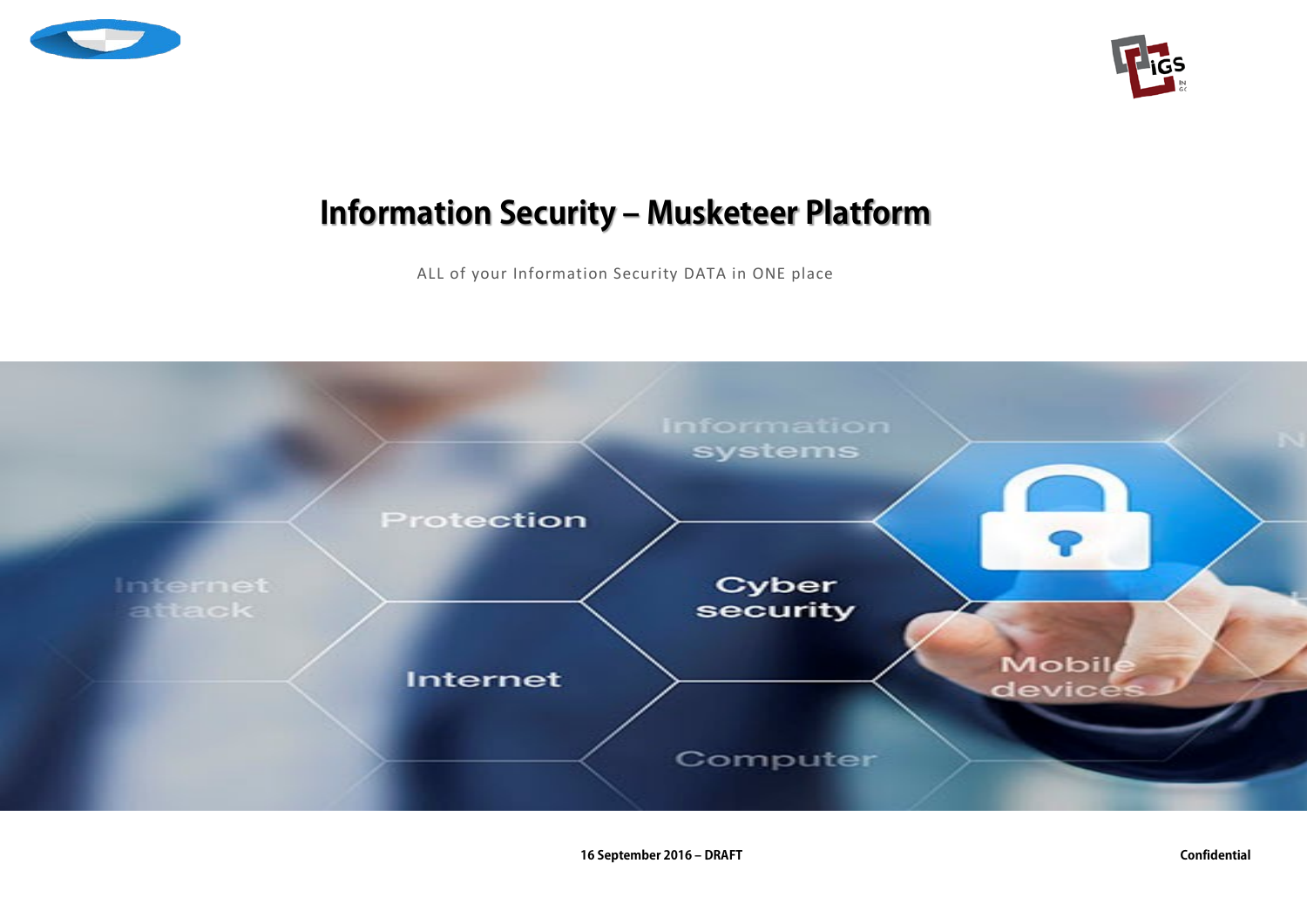# **What is Information Security?**

Information security (IS) is designed to protect the confidentiality, integrity and availability of valuable data from those with malicious intentions and from accidental damage or disclosure.

Significant operational losses through online, internet and network fraud are real threats in today's digital society, highlighting the importance of maintaining the security and protection of your business, client and customer personal information.

The primary objectives of an information security program are to:

- Increase confidence over the availability of your data and related facilities through our business continuity module.
- Ensure the integrity of your data and information by providing **appropriate** access to systems and data with our RBAC access and review module.
- Manage and monitor confidentiality by simplifying your information security management, oversight and reporting through effective configuration data base management and information risk management with our Information Security dashboard.

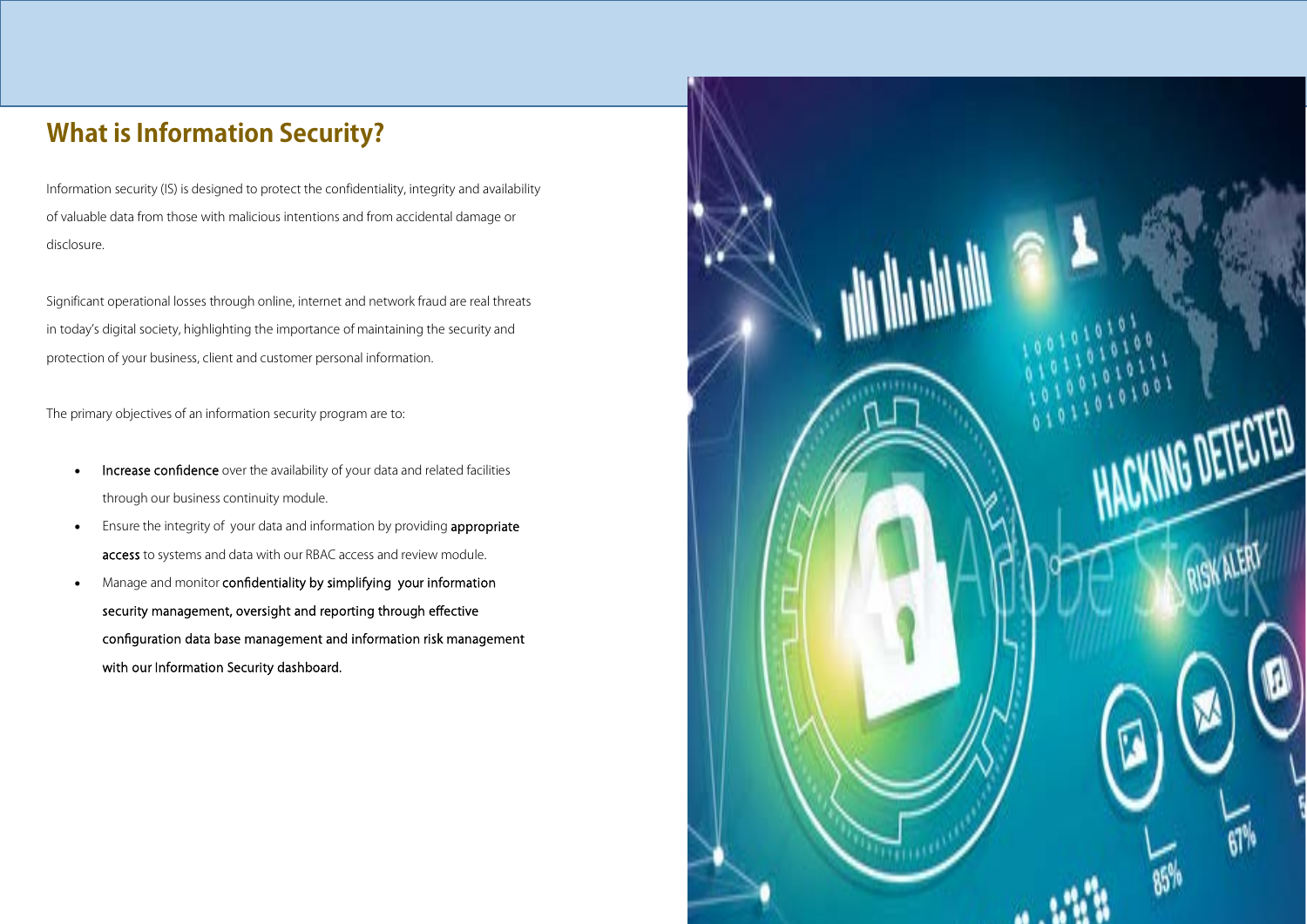## **Musketeer - The Information Security Platform**

The primary focus of the IS platform is to manage all Information Security data in one place. This includes the following areas:

- All aspects of information security
- Help desk
- IS incident register and life-cycle management
- IS support and resource management
- IS access management
- Multi-platform mobile tools for IS related activities
- IS policy and procedure portal
- IS risk surveys
- Third party IS risk management
- IS assurance reviews
- IS SIEM Management
- IS Projects management
- IS data centre management
- Web Portal for call logging, reporting and supplier access
- Business intelligence reporting tools

We achieve these through the implementation of a solution based on the immediate areas of concern, risk or loss. Our focus is on matching the implementation and delivery to your environment, capacity and people. Note that this is not intended to replace some of the specialized IS tools, we integrate with these to bring in the data as appropriate.

### **What are the benefits of Musketeer**

**ISP?**

Musketeer ISP delivers:

- Information Security operational excellence
- Cost certainty
- Risk reduction
- Enhanced and meaningful reporting
- Sustainability advances
- Business performance improvements
- Centralised store of all information assets
- $\checkmark$  Build rich and rewarding relationships with your suppliers
- Reduce security incidents
- Eliminate business disruptions
- Deliver consistent information security
- management processes and workflow
- Integration with existing solutions
- Automation of common and routine activities
- Support decision making and accountability
- Provide evidence of regulatory compliance
- $\checkmark$  Help build an effective and IS risk aware workforce

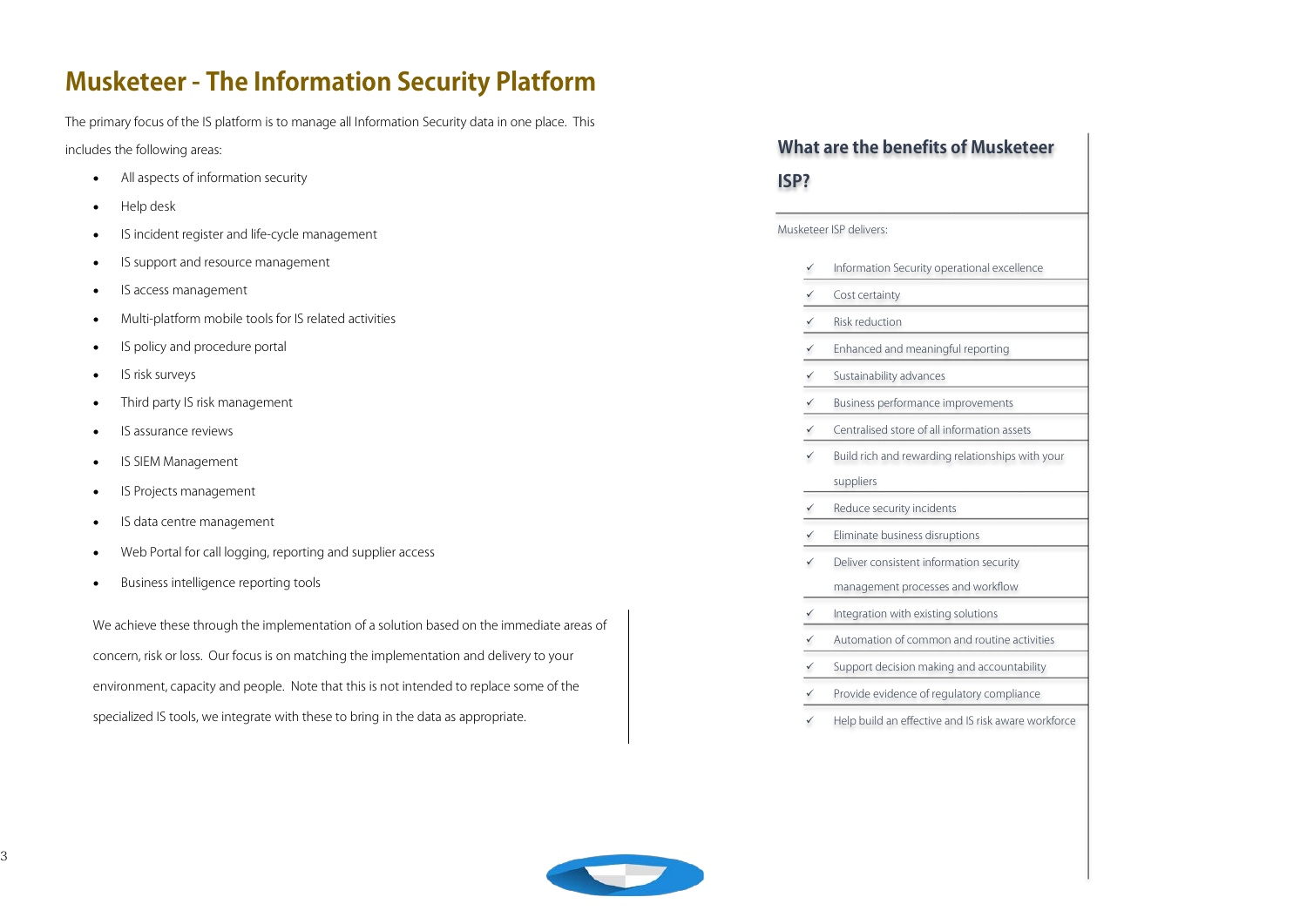

### **Musketeer ISP - Our Information Security Platform**

Musketeer ISP is a tool that allows you to manage your corporate information assets globally. All related aspects of Information Security are now on a single platform. Musketeer ISP provides your CIO Executive, Information Security management team with an accurate IS inventory and management tool, designed to make managing the security of all information assets simple and effective.

#### *You can realise the following benefits:*

*Cost reduction* **by eliminating the need for multiple solutions,** 

*Product* **enhancement by leveraging the solution for all information assets and your corporate physical assets,** 

#### *Risk reduction* **by tracking and monitoring Information Security from a single data source.**

Musketeer ISP provides you and your executive with online access to information about your information security assets. It is a one-stop management and planning tool for ongoing daily management and strategic planning for your corporate information assets. Musketeer ISP is an online, real-time web application designed to manage and support collaborative development, review, approval, and the co-ordination of all information security management services and activities.

All organisations today must take a holistic approach to cyber security to help prevent, detect

and respond to advanced and evolving threats.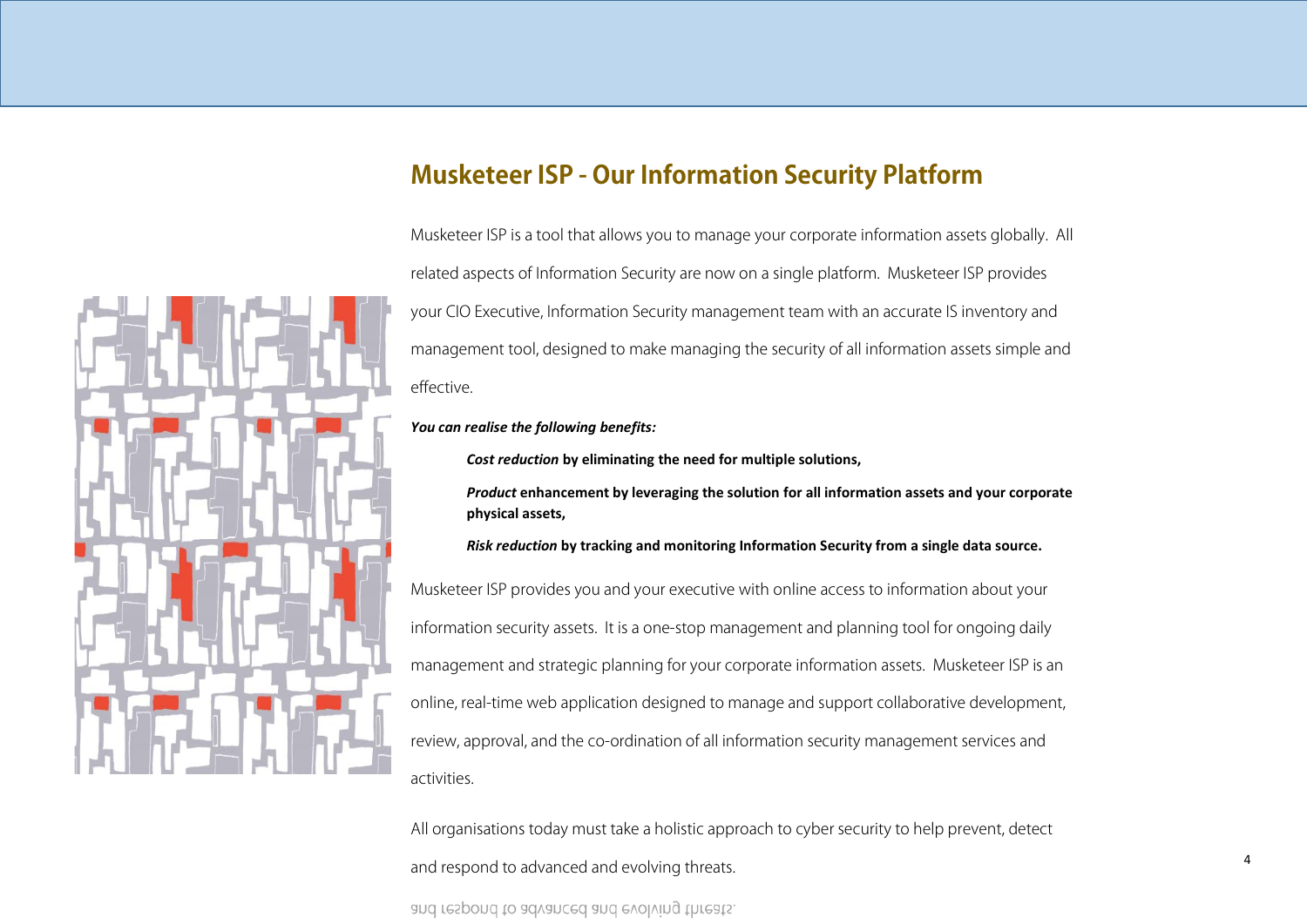# **Information Security Governance**

Information Security governance addresses all aspects of the management and oversight of Information Security throughout your organisation. The complexity and potential impact on all organisations make Information Security a board level agenda item, requiring enhanced overall governance and oversight.

The IS governance model provides direction and oversight through the Information Security policy and procedures, Risk management, roles and responsibilities, awareness training and the management of KPIS and metrics. There is a direct relationship that is created with all critical aspects of the Board oversight too, allowing a single view across the full range of all IS.

IS policy and procedures must be up to date, provide detailed guidance and support decision making to meet your Information Security goals. Our Policy and Procedure module allows you to keep all policy and related procedures up to date, and linked to the



### **How enhanced IS Governance can help you**

- $\checkmark$  Single source of IS information
- $\checkmark$  Enhancing Information Security as a board level agenda item
- $\checkmark$  Improving understanding and ownership for IS.
- $\checkmark$  Enabling direction and oversight
- $\checkmark$  Published Information Security policy and procedures,
- $\checkmark$  Support decision making to meet your Information Security Goals
- $\checkmark$  Linking IS to the IT department
- $\checkmark$  Supporting your executive committees' decision making.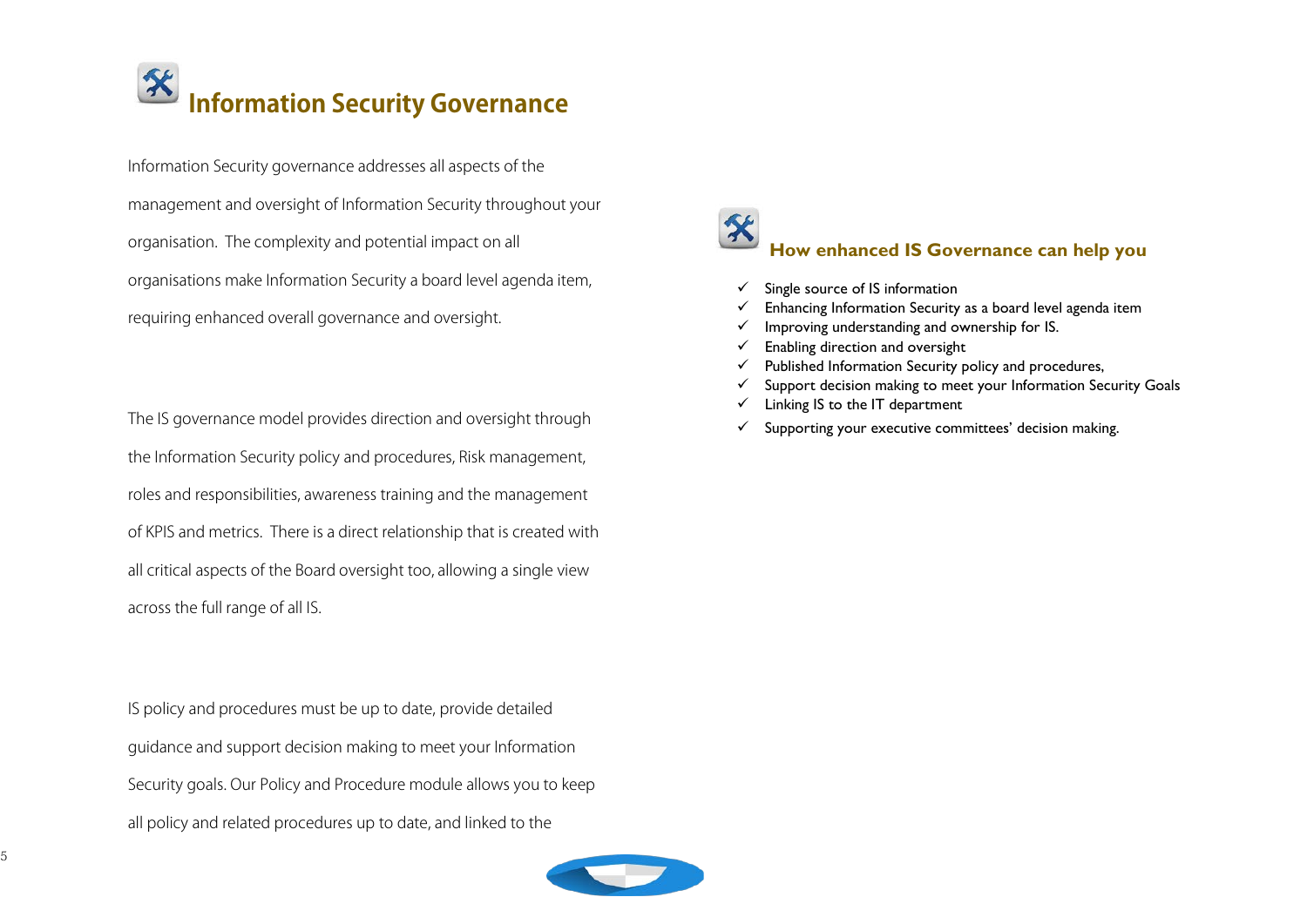# **How enhanced IS Access can help you**

- $\checkmark$  Single source of IS information
- $\checkmark$  Replace multiple access tools and systems
- $\checkmark$  Prevent toxic combinations
- $\checkmark$  Improved oversight of who has what level of access
- $\checkmark$  Enforce principle of least access
- $\checkmark$  Automate UER assessments
- $\checkmark$  Maximise coverage
- $\checkmark$  Demonstrate accountability
- $\checkmark$  Reduce incidents
- $\checkmark$  Supporting your executive committees' decision making.

### M **IS application and access management**

All organisations today have several applications in production that manage the operations, and provide the foundation of the day to day operations. A key requirement that most companies will require is the principle of least privilege, so that access to applications and data is restricted to those who require it. This has proven to be complex, time consuming and very difficult to implement in large organisations.

Our approach is to address, at a minimum, the following components:

- Application Ownership
- Role based access control and provisioning (refer to separate module)
- Recertification
- Privileged user access
- Provision, review and revocation of access, and employee screening
- Remote access

The holistic approach adopted by this module provides the solution for many large organisations. Whilst working with the current solutions, we deliver a comprehensive approach to driving ownership and accountability for Application and Information owners, Line Managers and the HR team.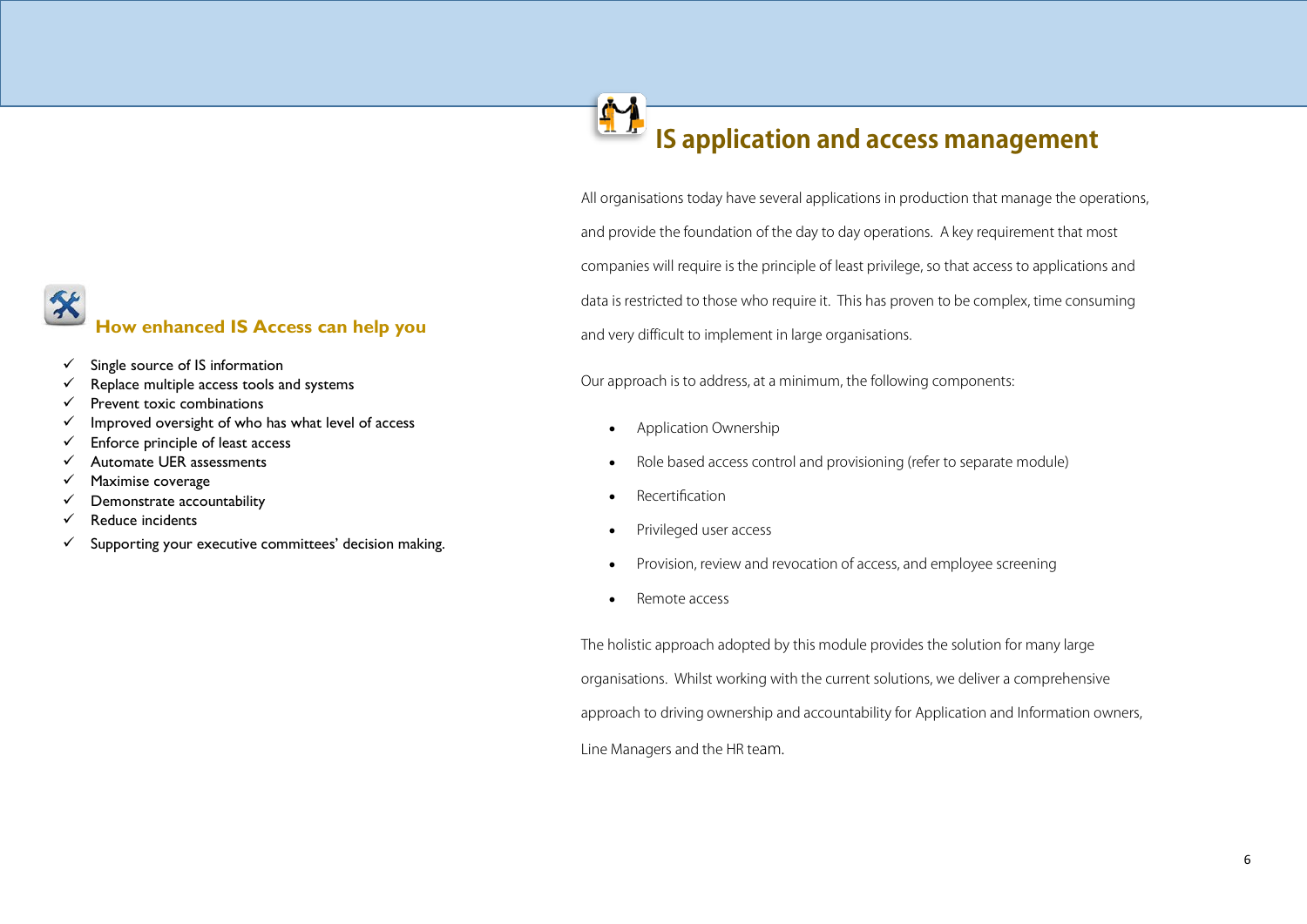# **How enhanced IS Architecture can help you**

- $\checkmark$  Single source of IS information
- $\checkmark$  Oversight of multiple projects and work streams
- $\checkmark$  Encourages policy compliance
- $\checkmark$  Measures policy compliance
- $\checkmark$  Enables risk-based decision making
- $\checkmark$  Creates unified approach to enterprise modelling
- $\checkmark$  Supports re-use of artefacts
- $\checkmark$  Provides a common repository and control
- $\checkmark$  Supporting your executive committees' decision making.



# **IS architecture**

The typical organisation will have many IT projects and initiatives on the go, with many of them requiring direct support, and sometimes intervention, to make sure that they include security controls to ensure that the information assets are secure and safeguarded.

The focus of the IS architecture team is to set the Information Security standards in line with your IT functions (refer to separate ITIL module) and make sure that the standards are applied across development, infrastructure, networks and the change management operations.

A large proportion of the work carried out requires the management of the policies and standards required over the many IT areas, requiring the use of the Policies and Standards module. The work is typically project based, requiring the use of the Project portfolio and management modules to provide oversight of the activities being carried out.

Musketeer makes managing security across multiple projects and ensuring compliance with policy simple by pulling together policy and project information.

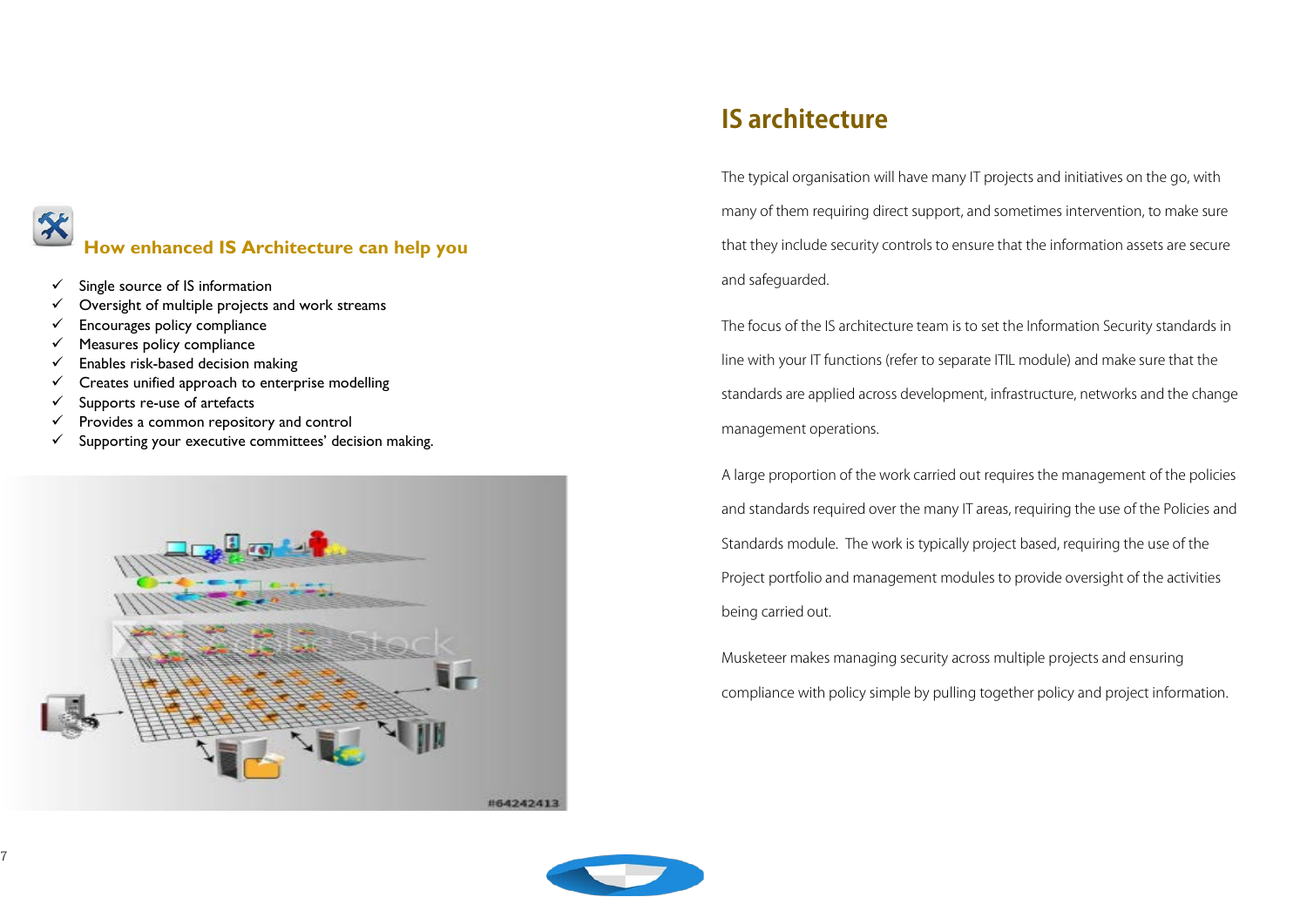

The IS Security Operations team are responsible for the technical operations for Information Security. This is a critical component of the Information Security defence as they provide the perimeter protection and prevention tools for keeping the operations secure. Our solution provides a common repository to store and track all data and projects relating to the IS Security Operations to support the multiple specialized tools that are currently used.

Some of the core elements that are included are:

- SIEM
- Malware
- Penetration testing
- Data Leakage
- Media management
- Data transfers
- **Threat management**

The solution provides several APIs to many of the current offerings in the market,

and provides a comprehensive and consolidated view of all events.



### **How enhanced IS Sec Ops can help you**

- $\checkmark$  Single source of IS information
- $\checkmark$  Oversight of all Security Operations activities
- $\checkmark$  Enhanced decision making enabled by timely information
- $\checkmark$  Alert management
- $\checkmark$  Trending and analytics
- $\checkmark$  Action management
- $\checkmark$  Common approach to setting priority
- $\checkmark$  Accountability
- $\checkmark$  Workflow to manage events
- $\checkmark$  Forward looking threat assessments
- $\checkmark$  Supporting your executive committees' decision making.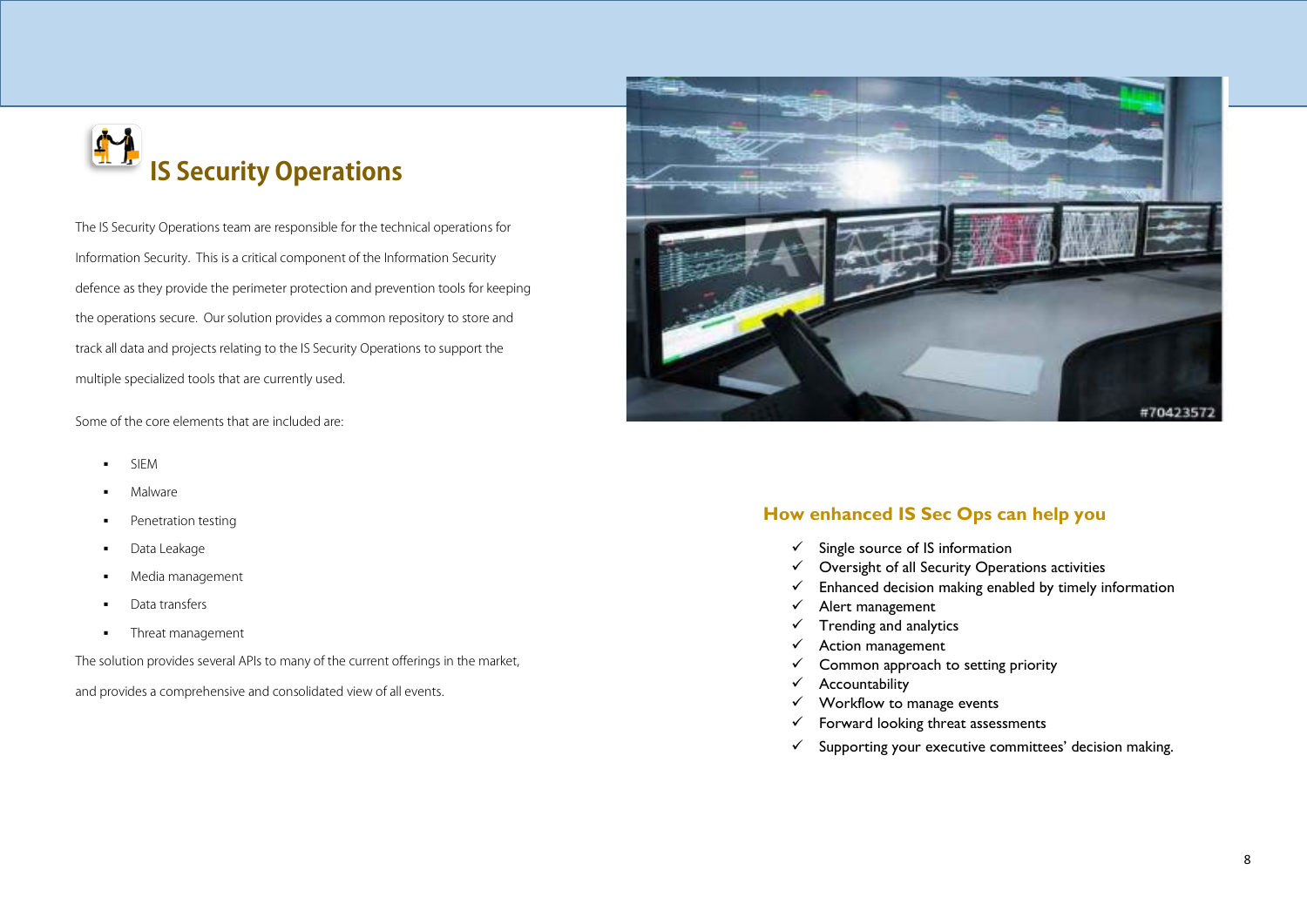### **How a IS Help Desk can help you**

- $\checkmark$  Single source of IS information
- $\checkmark$  Common logging of IS incidents
- $\checkmark$  Centralised KPIs
- $\checkmark$  Tracking of actions and outcomes
- $\checkmark$  Easy identification of problem areas and units
- $\checkmark$  Tracking of time and effort on issues
- $\checkmark$  Trending and reporting
- $\checkmark$  Escalation links where required
- $\checkmark$  Supporting your executive committees' decision making.

# **Information Security Help Desk**

Our customers, including internal and external stakeholders, require support on an ongoing basis to deal with a multitude of Information Security requests and issues. The stakeholders also require several routine requests, based on the scope and services provided by the Information Security team.

As your typical Information Security team will need to respond to hundreds of IS support, queries, potential IS incidents and related urgent issues each year, our Information Security Service desk module must establish and develop a reputation for effective and quick responses to make sure that the people are protected and the information assets are SECURE.

This module is based on the generic service desk module, with specific enhancements that are required for the Information Security team.

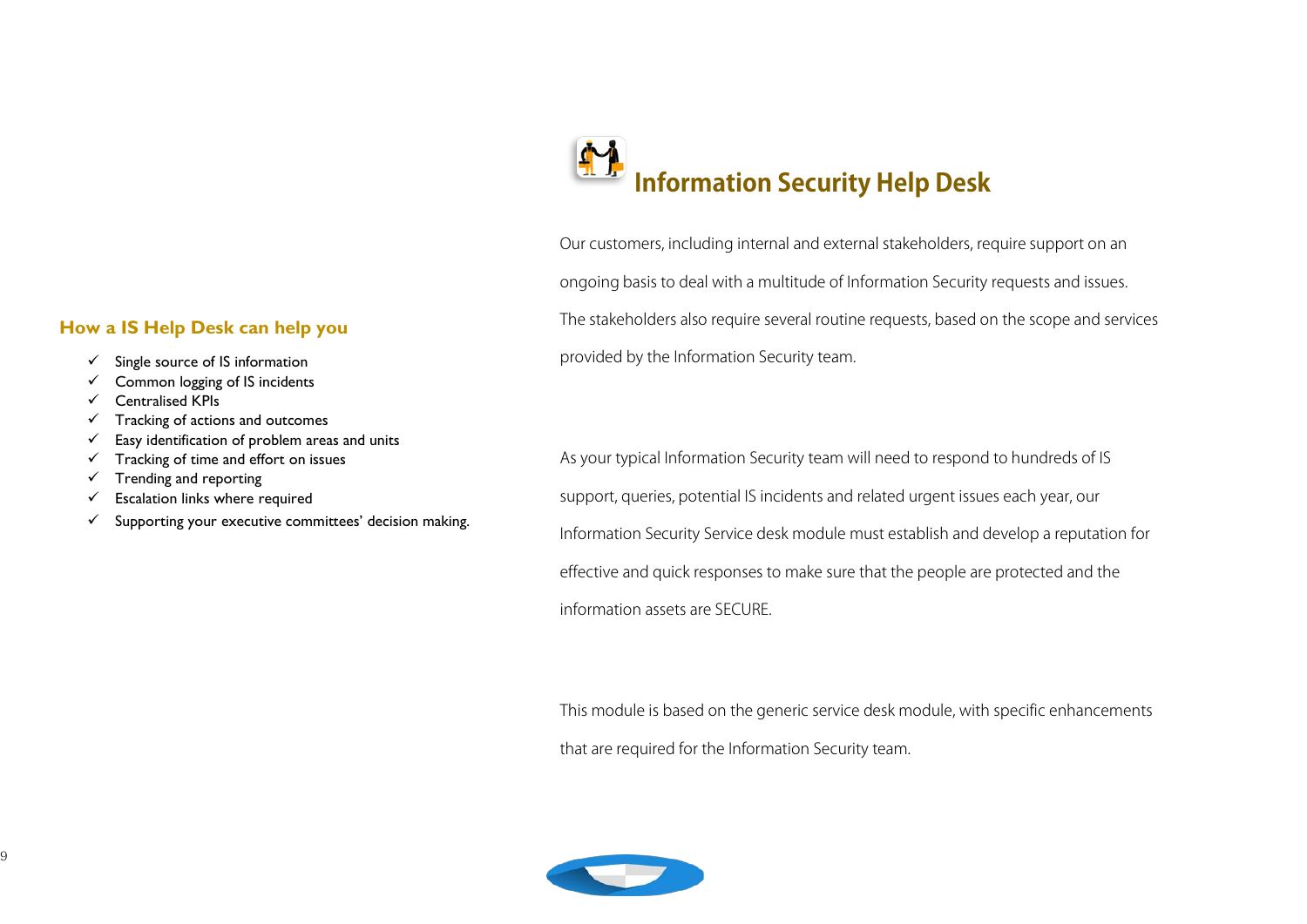### **How CSCs can help you**

- $\checkmark$  Single source of IS information
- $\checkmark$  Validation against a recognised international standard (NIST CSC)
- $\checkmark$  Common view of critical KPIs
- $\checkmark$  Formal feedback to executives
- $\checkmark$  Early warning mechanisms
- $\checkmark$  Reduced exposures
- $\checkmark$  Technical coverage measured and reported
- $\checkmark$  Reduced impact of litigation
- $\checkmark$  Supporting your executive committees' decision making.



# **Critical Security Controls**

The Critical Security Controls are a recommended set of actions for cyber defense that provide specific and actionable ways to stop today's most pervasive and dangerous attacks. Critical Security Controls for cyber defence are a baseline of high-priority information security measures and controls that can be applied across an organisation in order to improve its cyber defence.

Cyber threats make the headlines on a regular basis. According to the 2016 Cost of Data Breach Study (US) from the Ponemon Institute, the average cost of a data breach in the UK is £2.53 million, a 6.5% increase in total cost over 2 years.

The 20 controls focus on technical measures and activities, with the primary goal of helping organisations prioritise their efforts to defend against the current most common and damaging computer and network attacks. A principle benefit of the Controls is that they prioritize and focus a smaller number of actions with high pay-off results.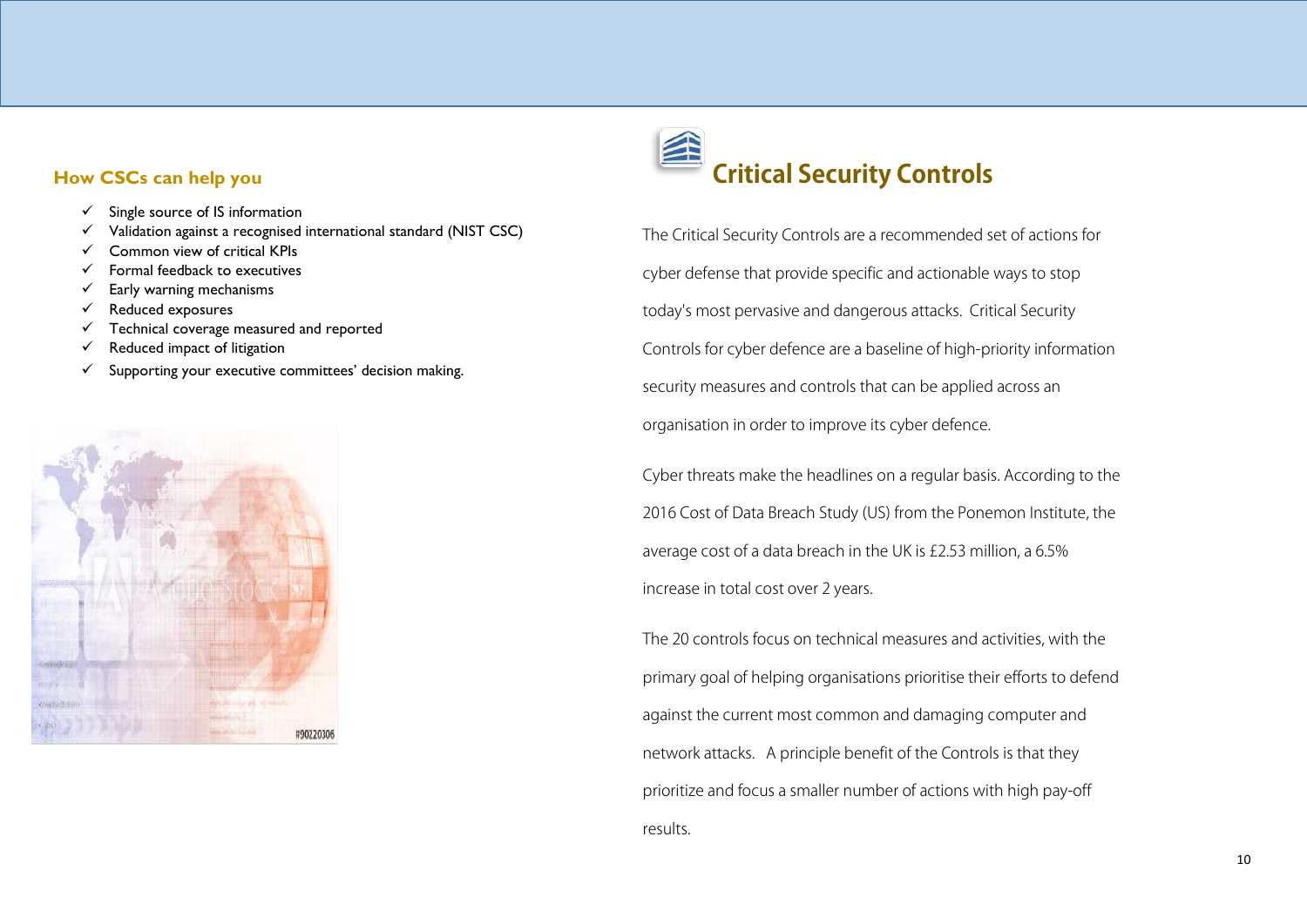### **How enhanced IT Risk can help you**

- $\checkmark$  Single source of IS information
- $\checkmark$  Common risk platform
- $\checkmark$  Generic rating solution
- $\checkmark$  View of mitigation and progress
- $\checkmark$  Extended scenario planning
- $\checkmark$  Mix of what has gone wrong with what could
- $\checkmark$  Supporting your executive committees' decision making.





The Information Security team plays a vital role in the management of IT risk. Using the Risk Management module, we allow the tracking of all IS related risks, covering events that have occurred and their closure, potential events that may occur and the mitigation actions required to address them, and scenario planning to assist in mapping out the IS focus areas and allocation of resources.

We apply the generic risk management approach, using a common set of assessment criteria (impact, likelihood) that provides the risk owners with a common view of the IS activity, as well as providing the risk heat maps and other relevant risk management processes.

The management of the risk for Information Security is carried out with the IT teams, and provides a core part of the overall risk landscape.

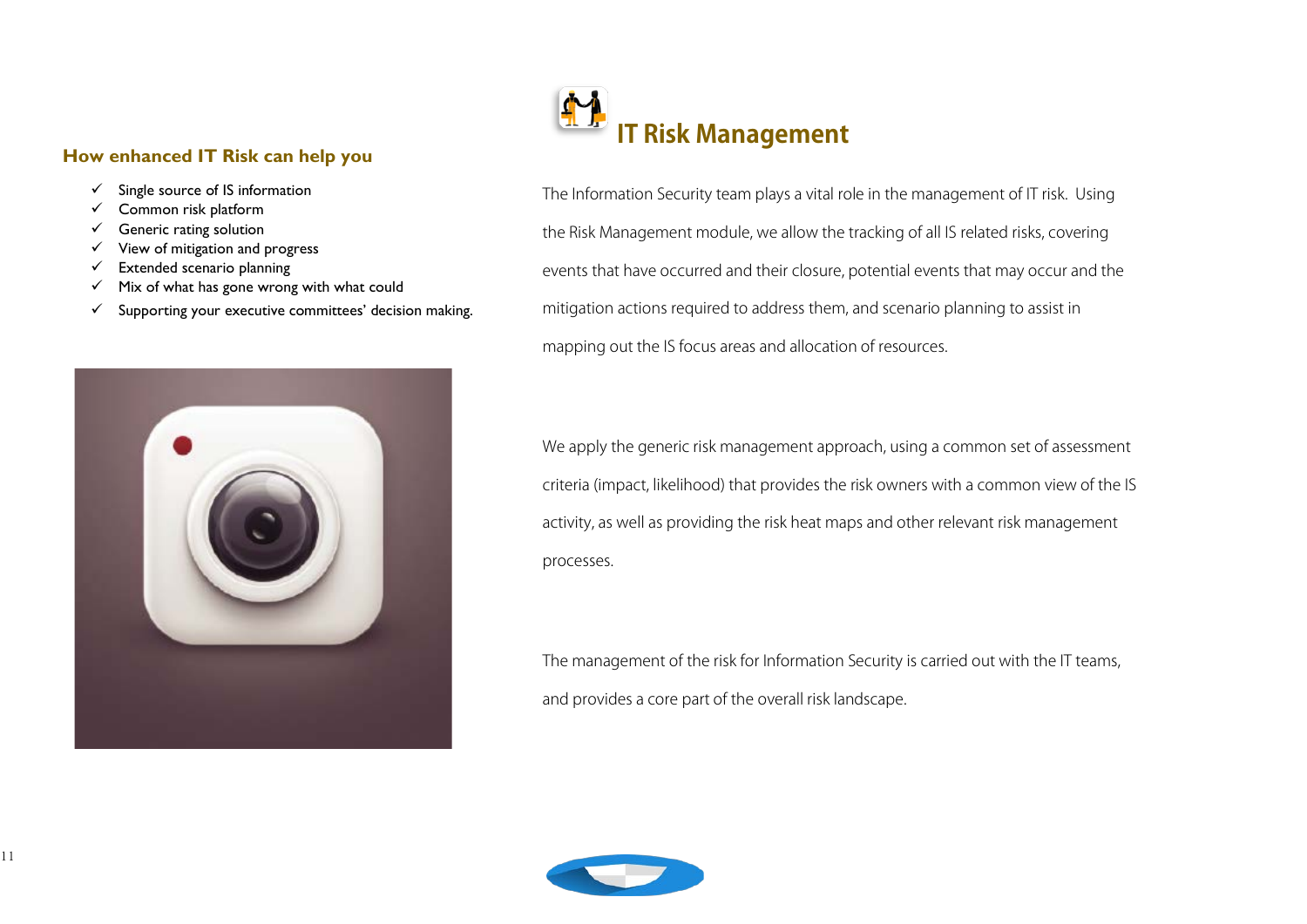# 41 **Information Security Assurance**



The Information Security assurance approach has provided a complex set of requirements that are difficult to address, given the breadth and scope of potential issues that need to be addressed.

Whilst our approach provides the management of all IS assurance activities (projects, findings, ratings, red flags, business area assessment scores), one of our flagship products is the monitoring of all externally related traffic from your company portals. We provide a comprehensive view, either as a once off assessment or an ongoing review, we can give you the comfort and peace of mind that your external traffic is secure, and that potential data loss events are detected and can be closed.

This uses the IP logs of all external traffic, and using a sophisticated set of algorithms and unique routines, provides a comprehensive, risk based view of actual activity on your network. There is a large range of risks covered – these are prioritised and summarised in a comprehensive audit report.

### **How enhanced IS Assurance can help you**

- $\checkmark$  Single source of IS information
- $\checkmark$  Improved coverage
- $\checkmark$  Ability to demonstrate resource requirements
- $\checkmark$  Direct alignment to policy, risk and incidents
- $\checkmark$  Aligned with accountability and ownership
- $\checkmark$  Common project and reporting platform
- $\checkmark$  Tracking findings and recommendations
- $\checkmark$  Support for creating preventative actions
- $\checkmark$  Supporting your executive committees' decision making.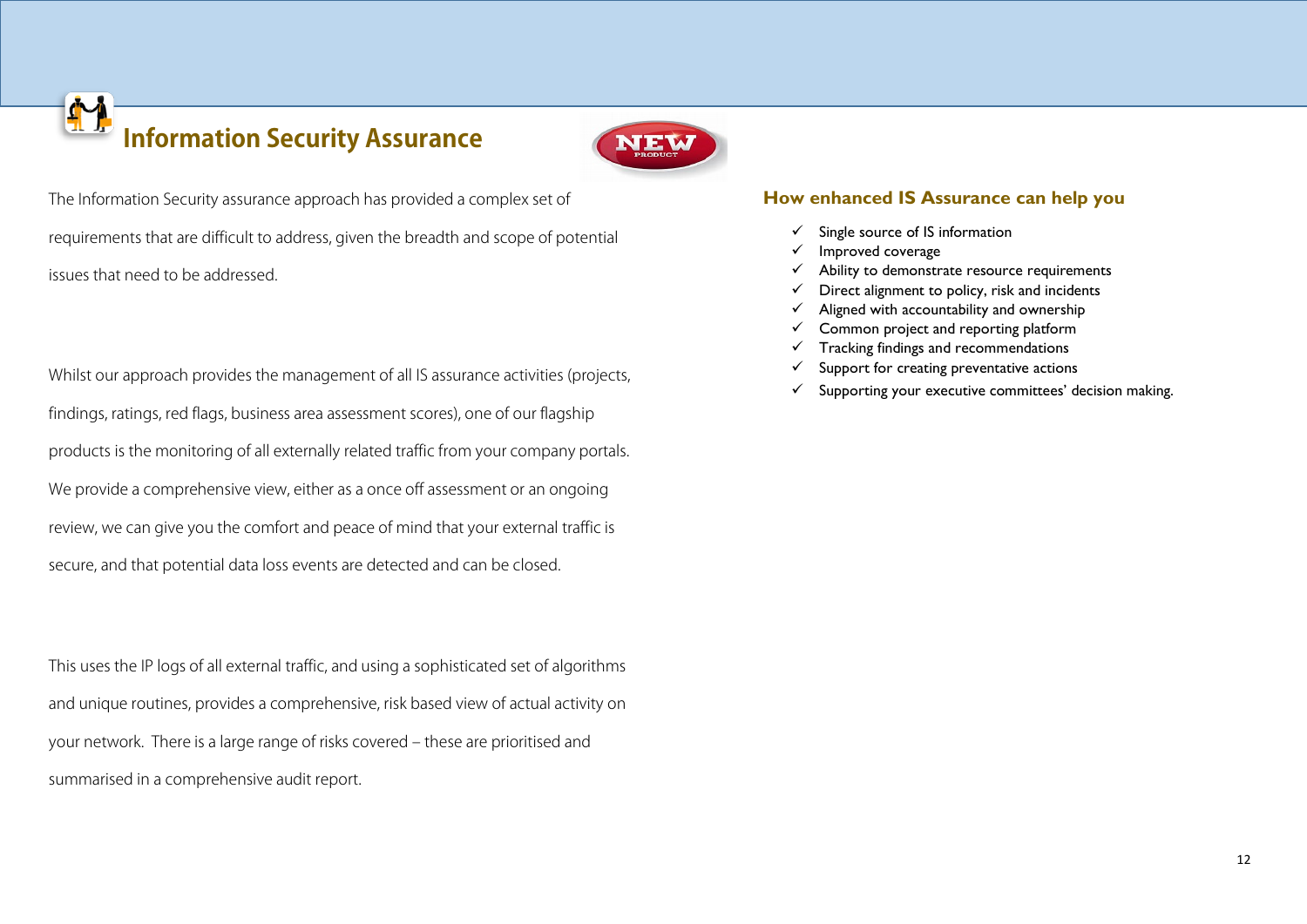

We have several options for implementation, which are wholly dependent on your infrastructure, IT environment and preferred IT delivery model.

Our SaaS solutions give you 24/7 access to your system from anywhere with an internet connection. SaaS offers a number of benefits, including: Complete security for your data; Reduced upfront costs; Quick implementation; and potentially Lower total costs of ownership

Our hosting options include dedicated and multi-tenanted cloud service or full disaster recovery. So whether you are looking for a cost effective SaaS solution or a premium service, we have a range of solutions on offer to perfectly suit your business.







**User Friendly** 



**Access Anywhere** 

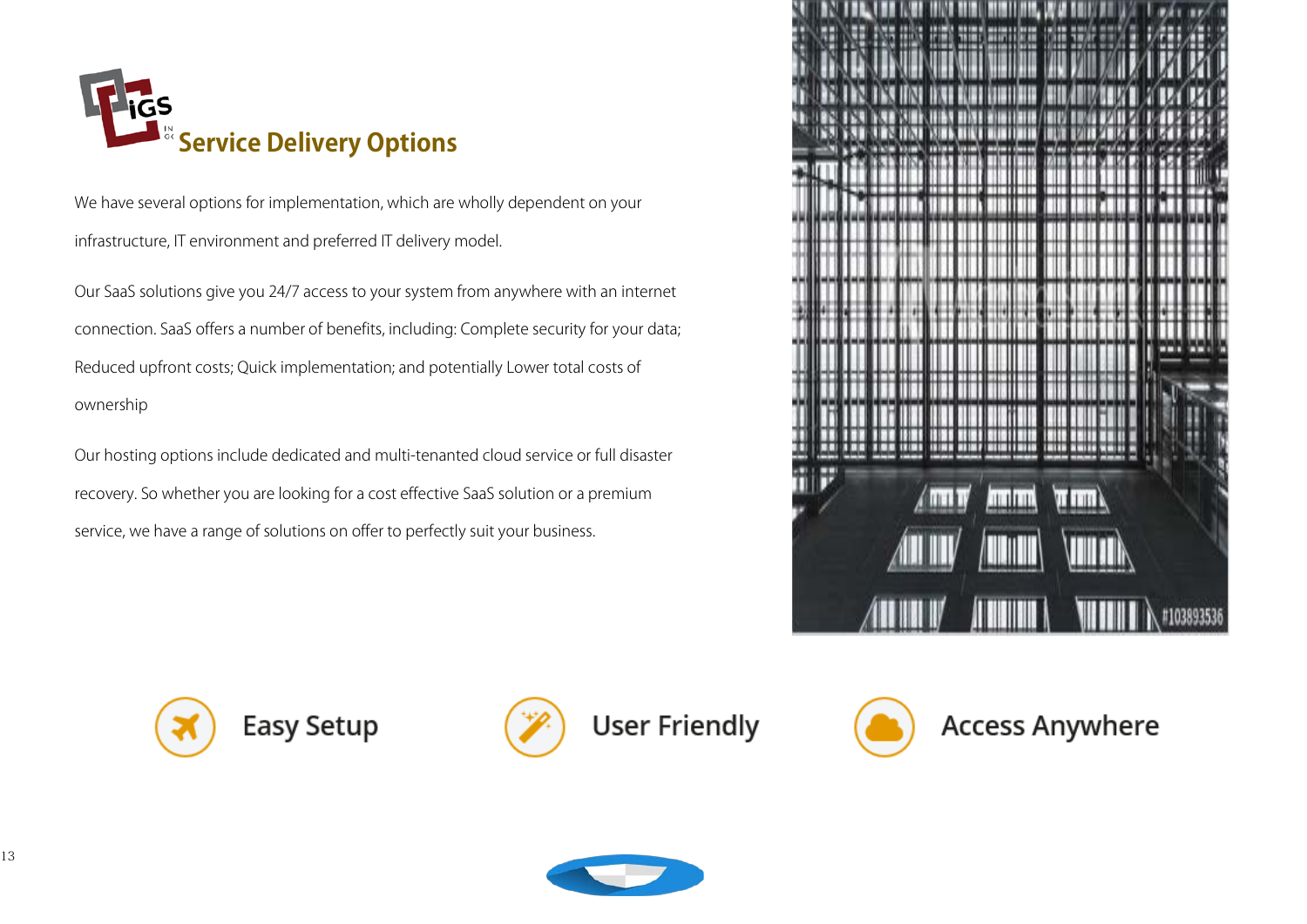

| <b>Information Security</b>                |                                                     |                                    |                             |                               |  |  |
|--------------------------------------------|-----------------------------------------------------|------------------------------------|-----------------------------|-------------------------------|--|--|
| Info Sec Governance                        | <b>IS Access Management</b>                         | <b>IS Compliance and Assurance</b> | <b>IS Architecture</b>      | <b>IS Security Operations</b> |  |  |
| IS Governance                              | Application Ownership                               | Application Assurance              | IS Development Standards    | Malware                       |  |  |
| - -<br>IS Roles and Responsibilities       | Application role based access                       |                                    | IS Infrastructure Standards | SIEM                          |  |  |
| .<br>$\overline{\phantom{a}}$<br>IS Policy | Application access recertification                  | Third Party Assurance              |                             | Penetration Testing           |  |  |
| IS Awareness and Training                  | Application privileged access management            |                                    | IS Project Delivery         | Network events                |  |  |
| IS Business Impact Assessment              | Infrastructure privileged access management<br>---- | -<br>IS Policy Assurance           | . .<br>Cloud Environment    | Data Leakage                  |  |  |
| <b>IS Risk</b>                             | JML<br><b><i><u>PARK AREA ( )</u></i></b><br>-      |                                    |                             | Removeable Media              |  |  |
| IS KPIs and Metrics                        | Employee Screening<br>------                        | . .<br>Quarterly Reporting         | ----<br>IS Change Projects  | Electronic Data Transfers     |  |  |
|                                            | Remote Access<br>. .                                |                                    |                             | Threat Management             |  |  |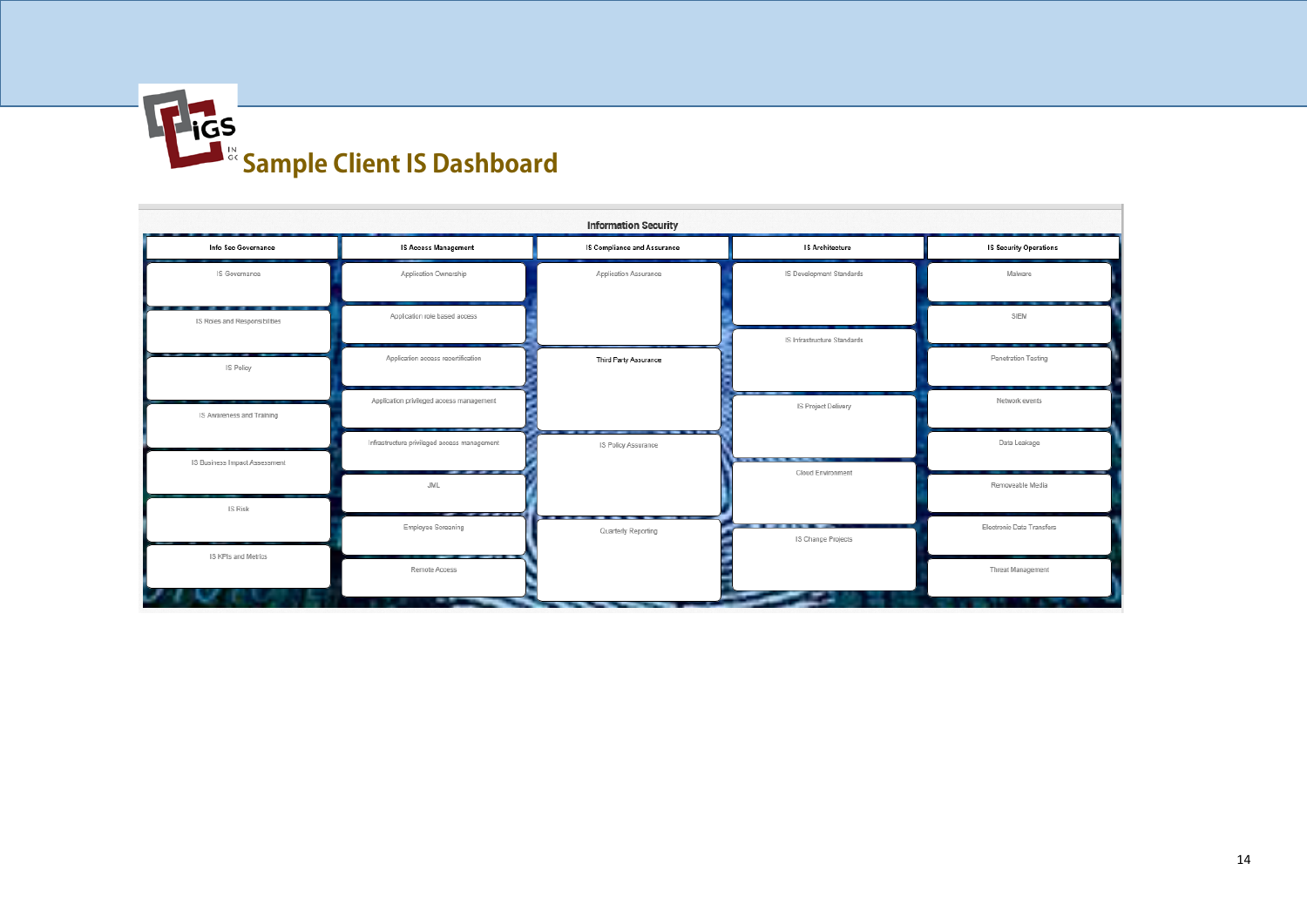

| 2. Protect<br>1. Identify<br>3. Detect<br>4. Respond<br>5. Recover<br>CSC 19: Incident Response and Management<br>CSC 1: Inventory of Authorized and Unauthorized Devices<br>CSC 3: Secure Configurations for Hardware and Software<br>CSC 6: Maintenance, Monitoring, and Analysis of Audit<br>CSC 10: Data Recovery Capability<br>Logs<br>CSC 5: Controlled Use of Administrative Privileges<br>CSC 7: Email and Web Browser Protections<br>CSC 2: Inventory of Authorized and Unauthorized Software<br>CSC 8: Malware Defenses<br>CSC 9: Limitation and Control of Network Ports, Protocols,<br>and Services<br>CSC 20: Penetration Tests and Red Team Exercises<br>CSC 11: Secure Configurations for Network Devices<br>CSC 4: Continuous Vulnerability Assessment and<br>CSC 12: Boundary Defense<br>Remediation<br>CSC 13: Data Protection<br>CSC 18: Application Software Security<br>CSC 14: Controlled Access Based on the Need to Know<br>CSC 17: Security Skills Assessment<br>CSC 16: Account Monitoring and Control<br>CSC 15: Wireless Access Control | <b>Information Security Critical Controls</b> |  |  |  |  |  |  |
|---------------------------------------------------------------------------------------------------------------------------------------------------------------------------------------------------------------------------------------------------------------------------------------------------------------------------------------------------------------------------------------------------------------------------------------------------------------------------------------------------------------------------------------------------------------------------------------------------------------------------------------------------------------------------------------------------------------------------------------------------------------------------------------------------------------------------------------------------------------------------------------------------------------------------------------------------------------------------------------------------------------------------------------------------------------------|-----------------------------------------------|--|--|--|--|--|--|
|                                                                                                                                                                                                                                                                                                                                                                                                                                                                                                                                                                                                                                                                                                                                                                                                                                                                                                                                                                                                                                                                     |                                               |  |  |  |  |  |  |
|                                                                                                                                                                                                                                                                                                                                                                                                                                                                                                                                                                                                                                                                                                                                                                                                                                                                                                                                                                                                                                                                     |                                               |  |  |  |  |  |  |
|                                                                                                                                                                                                                                                                                                                                                                                                                                                                                                                                                                                                                                                                                                                                                                                                                                                                                                                                                                                                                                                                     |                                               |  |  |  |  |  |  |
|                                                                                                                                                                                                                                                                                                                                                                                                                                                                                                                                                                                                                                                                                                                                                                                                                                                                                                                                                                                                                                                                     |                                               |  |  |  |  |  |  |
|                                                                                                                                                                                                                                                                                                                                                                                                                                                                                                                                                                                                                                                                                                                                                                                                                                                                                                                                                                                                                                                                     |                                               |  |  |  |  |  |  |
|                                                                                                                                                                                                                                                                                                                                                                                                                                                                                                                                                                                                                                                                                                                                                                                                                                                                                                                                                                                                                                                                     |                                               |  |  |  |  |  |  |
|                                                                                                                                                                                                                                                                                                                                                                                                                                                                                                                                                                                                                                                                                                                                                                                                                                                                                                                                                                                                                                                                     |                                               |  |  |  |  |  |  |
|                                                                                                                                                                                                                                                                                                                                                                                                                                                                                                                                                                                                                                                                                                                                                                                                                                                                                                                                                                                                                                                                     |                                               |  |  |  |  |  |  |
|                                                                                                                                                                                                                                                                                                                                                                                                                                                                                                                                                                                                                                                                                                                                                                                                                                                                                                                                                                                                                                                                     |                                               |  |  |  |  |  |  |